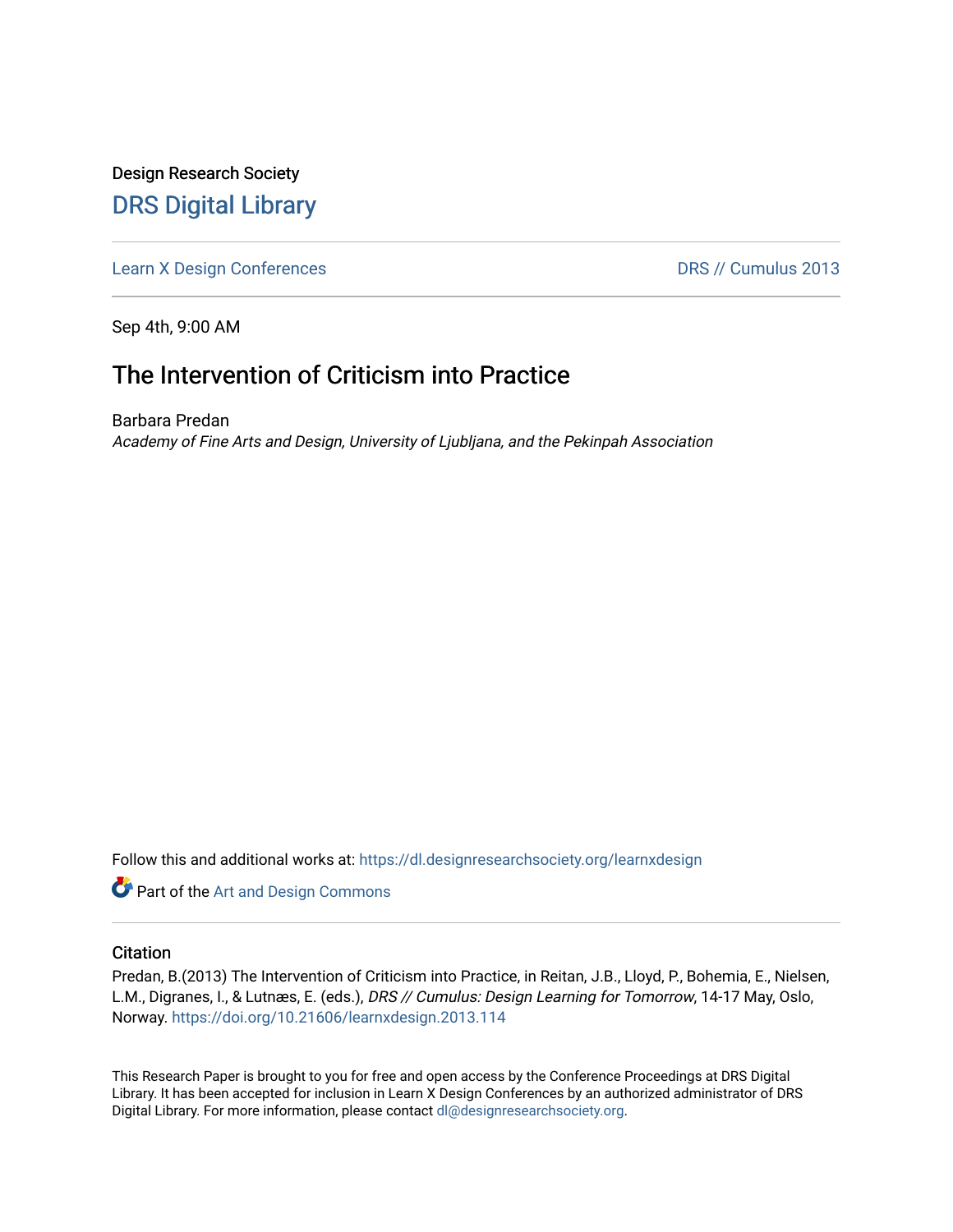DRS // CUMULUS 2013 2nd International Conference for Design Education Researchers Oslo, 14–17 May 2013



# **The Intervention of Criticism into Practice**

Barbara PREDAN\*

 $\overline{a}$ 

Academy of Fine Arts and Design, University of Ljubljana, and the Pekinpah Association

*Abstract: The goal of the present essay is to show that a number of critiques, following in succession from the first efforts to professionalize design, played a key role in the formation of the discipline as we know it today. Such critiques of design, by countering established practices, created gaps in knowledge – created a discontinuity,*  the consequence of which was the creation of the possibility for a new way of *working. What the discipline lacks today, then, is precisely such a critique of this sort: one that would oppose a situation in which design submits itself uncritically to market*  demands and accepts the universal relativism of social consensus. For the first time in *the history of design, it seems that the professionalization of the discipline is increasingly determined by what is supposed to have chiefly produced it (as a side product during the industrial revolution and the division of labour). Similarly for the first time, we in the profession are indifferent to such a situation.* 

*Keywords: design, critique, emancipation, Anti-Design.* 

<sup>\*</sup> Corresponding author: Academy of Fine Arts and Design, Ljubljana | Slovenia | e-mail: scemulk@gmail.com

Copyright © 2013. Copyright in each paper on this conference proceedings is the property of the author(s). Permission is granted to reproduce copies of these works for purposes relevant to the above conference, provided that the author(s), source and copyright notice are included on each copy. For other uses, including extended quotation, please contact the author(s).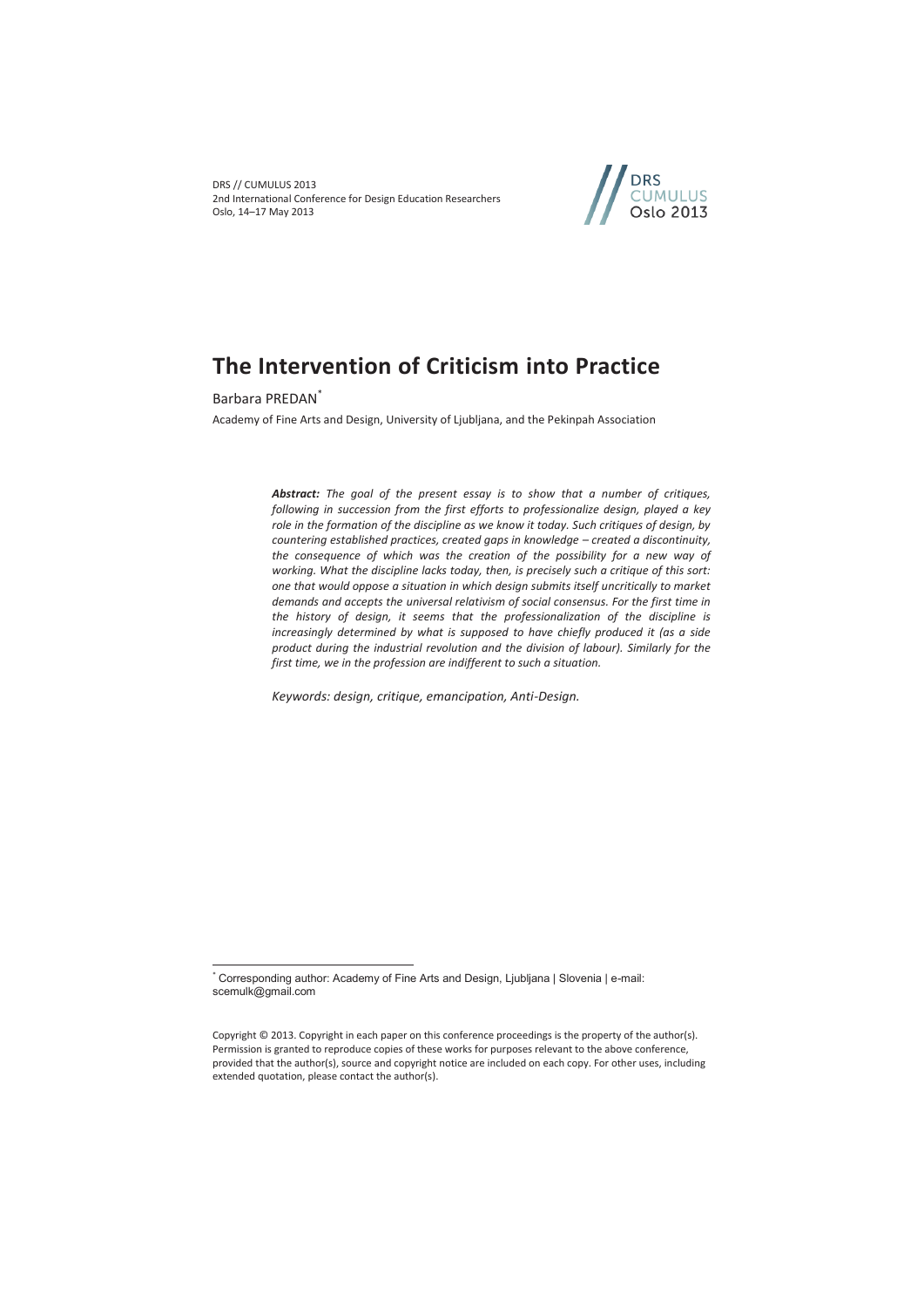### **Gaps in Knowledge**

In his book, *What Is a Designer*, Norman Potter writes: "Design at its best has an honourable history; affirmative, questioning, socially and personally committed, seeking to bring things together in good sense. A very large area of this effort has degenerated into managerial eyewash." (Potter 2002, 162)

Potter's extremely critical, but very lucid statement cuts into the discipline of design, which over the course of the twentieth century had become lax, uncritical, selfsufficient, and complacent. It had lost that rebellious energy it received in its cradle from the two main critics of the nineteenth century's expanding industrialization – John Ruskin and William Morris. Similarly, it had lost the fervour of the avant-garde movements that had looked to design as the answer, as a tool for building a better tomorrow. Potter's critique of the spirit of the discipline seeks to reactivate the ability every designer possesses: the ability to make something. Here I am thinking of the knowledge, the potentiality, we have as designers. This potentiality, in Agamben's sense of the word (Agamben 1999, 177–184), allows us both theoretically and in practice to change our surroundings, to change our context, if we are unhappy with it. The decision as to whether we will realize this potentiality in practice, however, rests on the shoulders of those who have the knowledge, of those who can. In other words, designers. Simply put, every designer, every day, is confronted with the question: "You have the knowledge. So what will you do?" Not: "What can you do?" For the knowledge you have already puts you in a position of ability, a position of potentiality. The question "What could you do?" therefore becomes "What will you do?"

Reading Potter's critique, we must not overlook the underlying questions that present themselves to us: What is the origin of such a change? What has led to such a situation in design? Why is there so much resignation among designers? The answer, it seems, we know, for we hear it regularly from the lips of so many designers: we are merely one of the links in the chain, one station on the assembly line of production. But if we are precise, an extremely important one: design, after all, is that interdisciplinary practice that knows how to identify with the user, translate the desires of the client, and exploit current technological developments, and at the same time has the ability to create, in conjunction with this bundle of knowledge, a functional, aesthetically pleasing product that is, if possible, oriented toward sustainability. On the one hand, then, we are co-creators; on the other, merely cogs in a machine. Here it is important to stress that the process of design's depreciation (to the point of being merely one of the cogs) has been gradual. Throughout the formation and development of the discipline, numerous important figures in the field resisted industry's latent desire to reduce design to being just another activity in its service. Not least of all, design might be defined, from a narrow perspective, as a side product of the division of labour, as one of the consequences of industrialization. Many, however, disagreed with this description even at the start of the discipline, and many today also reject this statement. The leading figures of the future discipline placed design in a broader social context; they saw it as the element that builds our material culture and thus not only affects our everyday life but also, in practice, manifests our degree of development as a civilization. The fact is that the state of affairs Potter describes came about through a cluster of situations, forces, and changes in society. But this brings us to a much more important question suggested by Potter's critique, namely: What must the discipline of design do to excavate itself from the apathetic, toothless condition it finds itself in today?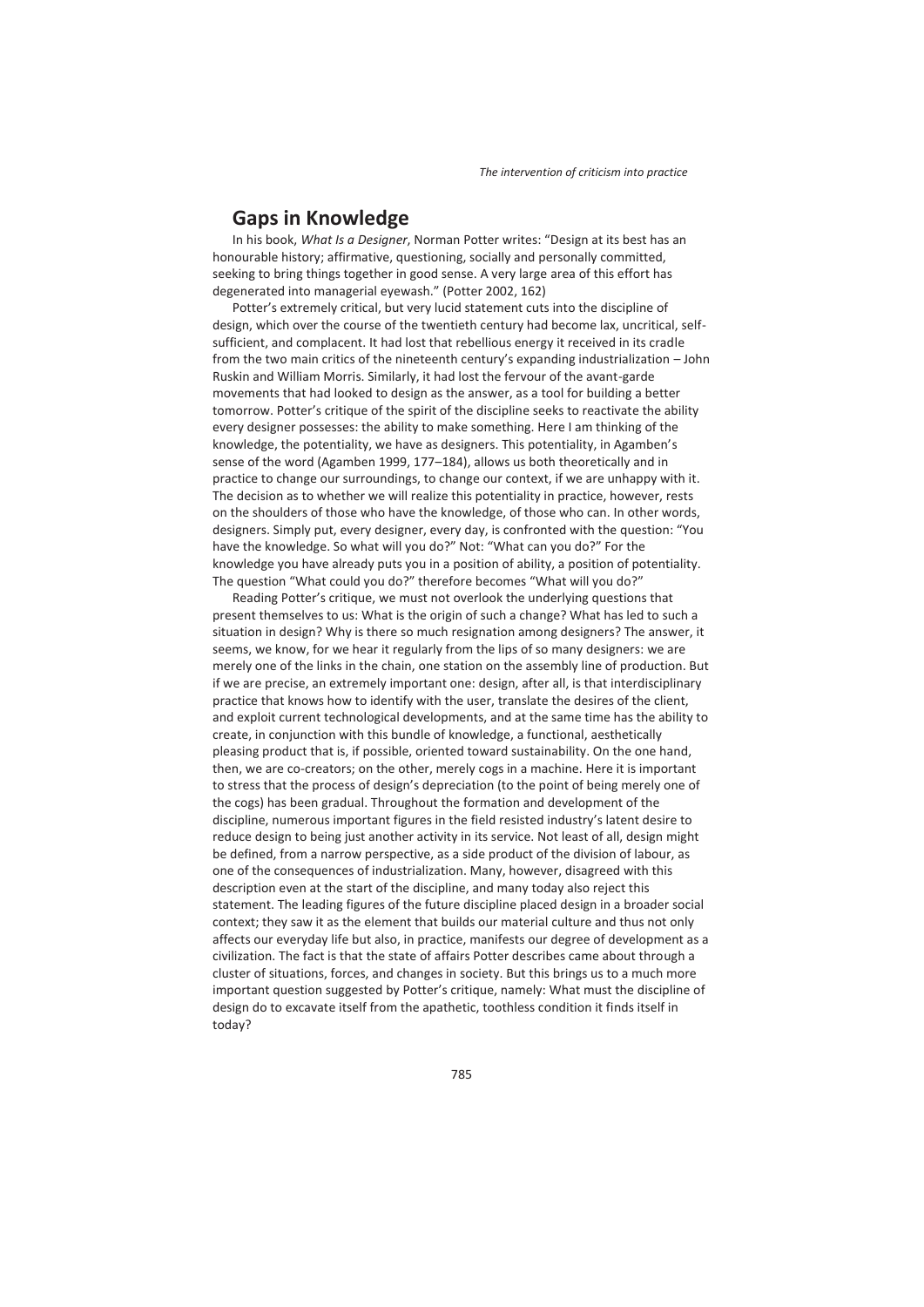In the present text I construct an answer to this question. I base it on a number of critiques that followed in succession from the first efforts to professionalize the discipline of design; here I am primarily looking for the impact of writings that left a detectable trace in the proverbially pragmatic practice of design. In my text I will show that, by countering established practices, the selected critiques created gaps in knowledge – created a discontinuity, the consequence of which was the creation of the possibility for a new way of working.

In the essay, "What Is Enlightenment?", the French philosopher Michel Foucault writes about critical reflection, saying: "It has to be conceived as an attitude, an ethos, a philosophical life in which the critique of what we are is at one and the same time the historical analysis of the limits that are imposed on us and an experiment with the possibility of going beyond them". (Foucault 1984) The search for limits and "the possibility of going beyond them" is common to the critical thinking of Ruskin, Morris, and Adolf Loos, as well as in the writings of the De Stijl movement and, especially, the Italian Anti-Design movement. The Anti-Design movement offered the last real critique in design, and that was over forty years ago. The discipline today, therefore, seems to lack any radical, critical attempt to affect the situation we are witnessing. It lacks a critique that would oppose a situation in which design submits itself uncritically to market demands and accepts the universal relativism of social consensus. For the first time in the history of design, it seems, the professionalization of the discipline is increasingly determined by what was supposed to have chiefly produced it (as a side product in the period of the industrial revolution and the division of labour). Similarly for the first time, we in the profession are indifferent to such a situation.

Frederic Jameson has written that, in modernism, we were still striving to create new worlds, while in postmodernism we are looking for "breaks". (Jameson 1991, ix) The condition for the very possibility of a break, however, is the creation of a certain distance toward what exists; the existence of a critique, therefore, is essential. This is what creates the possibility for a different way of working and the conditions for an event – the desired break. For the Slovene philosopher Rado Riha, two steps are necessary for us to be able to see revolution: "on the one hand, an act of unconditional resistance; on the other, the concrete demands of concrete struggles for emancipation". (Riha 2006, 46) The desire to see  $-$  "we want the thing we desire" (36)  $$ is, for Riha, the condition for us to begin thinking about a rupture with the given situation. In light of Riha's thinking, we cannot avoid asking: What in fact do we desire to see in the field of design? What are the concrete demands of the concrete struggles for emancipation? In all of this, the greater part of the discipline does not in fact demand a rupture with the given situation. What is more, most designers have few doubts about the given situation. They accept it as a given, as something self-evident. The utopian striving for the construction of a new world has been replaced by a challenge in the form of market interest, the unending improvement of the existing world. As a result, in the deluge of all that is seemingly new, the task of defining the real problem (in the manner of Louis Sullivan) seems all the more difficult, if not impossible. But defining the impossible is, indeed, the goal of the task we face. In an age when everything seems possible, our aim is to find the point of impossibility. To put it another way, I will try to answer the question: What today is impossible in design?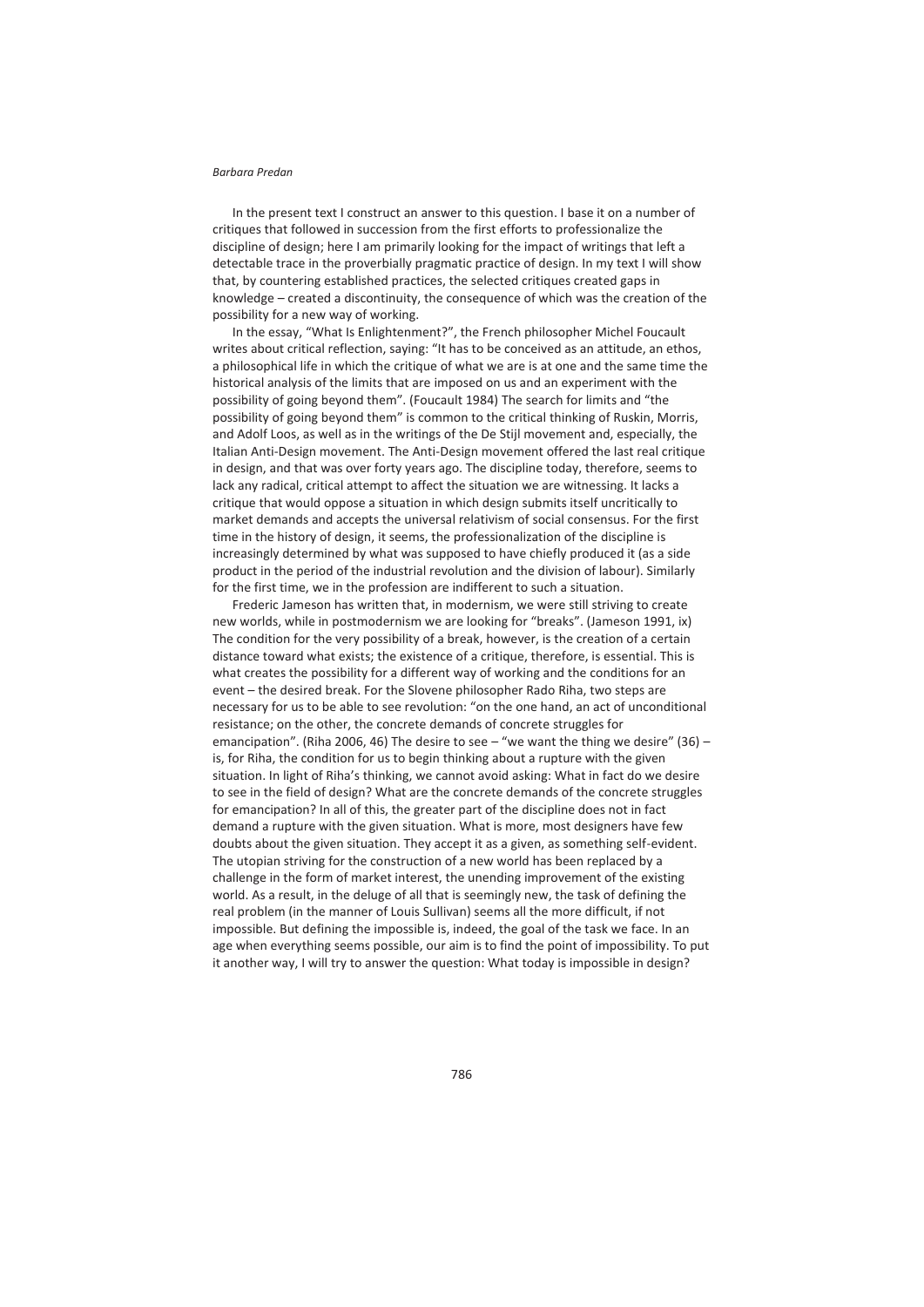## **Questioning the situation**

All the selected critiques are marked by a concern about relationships between design and work and between design and production. They show us that, as early as the mid-nineteenth century, in the emerging discipline of design, Ruskin's critique opened a problem that to a considerable degree defined what design would become, even as it laid the groundwork for how design as a discipline would think. As is wellknown, Ruskin, in his writings, demanded of us (and he himself also strived unconditionally for this) that we return to the threshold where we can make a new choice. The search for this threshold takes Ruskin to the Gothic, but we need to interpret this required return to the Gothic in the broadest possible way. The key to understanding Ruskin's turn to the Gothic lies in his attitude toward work. In the Gothic, he finds a Kantian "freedom of thought" (Kant 1784, 120) – the freedom to decide for oneself, which is manifested in the conception and production of a product. This is the freedom that technological reproduction removes from work and excludes from production. This is freedom of thought and expression as the main component of human creativity, which, in Ruskin's view, was last seen in the Gothic period, while all other modern-age production alternatives deprive us of our freedom of thought. Through his lucid recognition of the problem, Ruskin succeeded in raising a question that in fact remains relevant today. Just as Ruskin looked for freedom of thought in work, we too continue to ask ourselves how can a space be opened today where freedom is still possible. In the newly emerging profession of design, Ruskin implanted a need for the profession to continually question its own role and position in society. Here, however, we must also stress that Ruskin was not content merely with offering a critique: his writings provide us with a paradigm for thinking about an alternative to what exists.

If Ruskin offered us the paradigm, William Morris's key contribution to design is that he actually did conceive an alternative. He gave us one of the first utopian visions conceived and created by a designer. In doing so, he caused a rupture in the way the designer's role was considered and understood. For with Morris, the understanding of the designer's place in society is changed: the designer assumes a new role as a builder of society. The trace of Morris's influence comes fully to life in the first half of the twentieth century with the advent of modernism, for this is when design, through its desire to transform the world, actively enters the field of politics; this is a time when designers are filled with optimism, still believing they can build a better world. But there is a difference: if Morris believed that the answer for the future lay in the past, the modernists believed that the new world had not yet been constructed: it still had to be designed.

If Ruskin's and Morris's ideas were anachronistic in their day, Adolf Loos's thinking was, in its core, anticipatory. By proclaiming a culture that was no longer connected with ornament, he made decoration unnecessary. Here Loos saw a solution that was obvious: if you didn't see it, you had been blinded. Through his proclamation of the visible, Loos created a new beginning for work in architecture and design. The collapse of ornament as law occurred in these fields. Consequently, design in the twentieth century was based on a failure – a failure, that, as Loos shows us, turned out to be a success. The success is evident in that fact that we failed to create an ornament for the new century. In the twentieth century, this failure brought to the fore something that was *non-style*: namely, function. The failure of architects and designers at the turn of the twentieth century turned out, through Loos's proclamation, to be an event that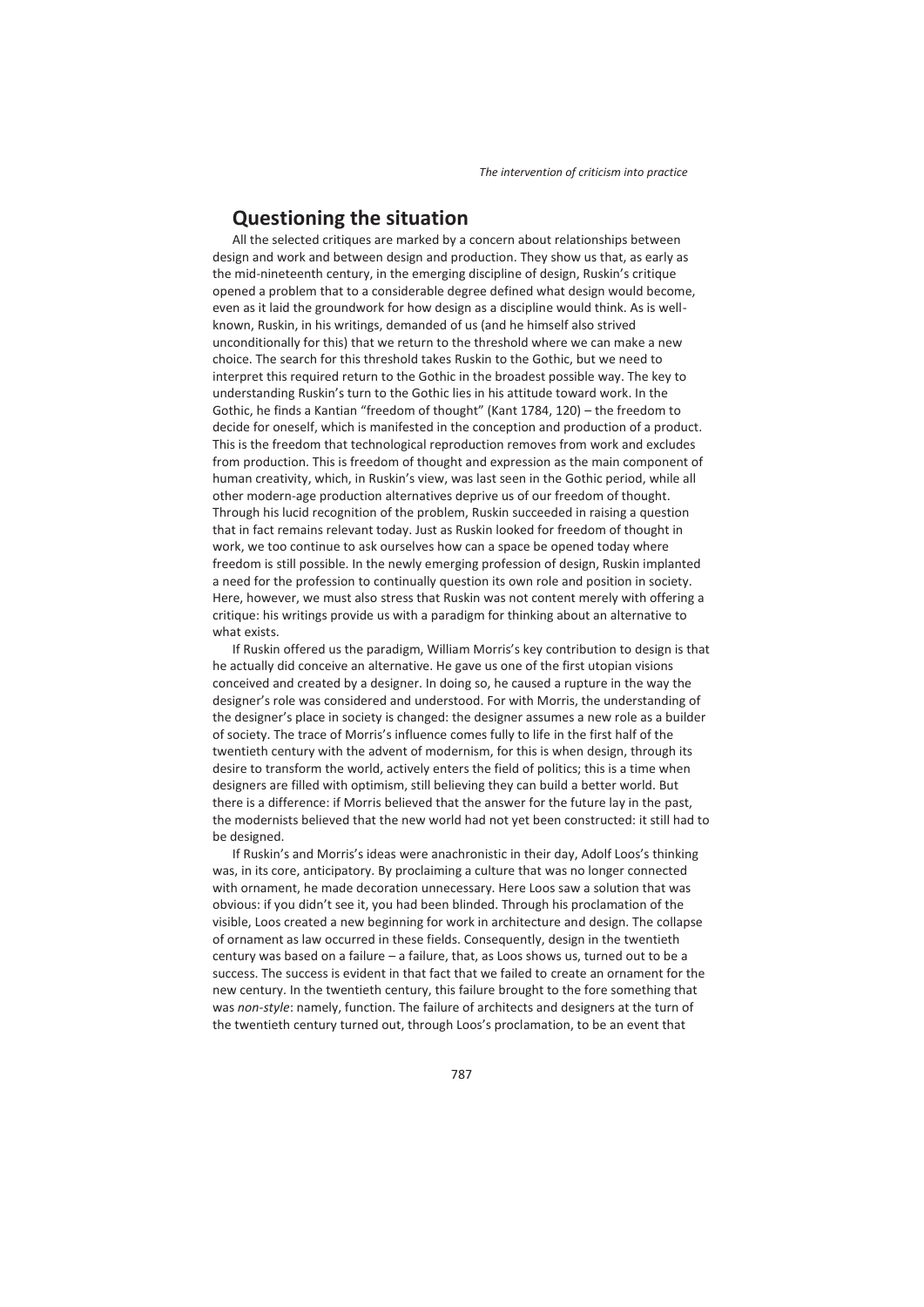signified the key to change. A change that generated something new and, before that time, inconceivable. And thus what occurred was, in fact, a reversal. What was first considered something negative turned out to be, in retrospect, a positive alternative. It turned out to be an affirmative event that offered a new paradigm.

In design, however, another new paradigm was introduced with the ideas of the Dutch avant-garde movement De Stijl. Unlike everyone else I have mentioned, the De Stijl movement took the side of the machine. In doing so, it brought about a reassessment of values in design, as well as in the definition, understanding, and vocation of the designer. The members of De Stijl believed that by forming a demand for the universal they would finally make the problems of the community the main priority and that the machine was the tool that would allow us to do this. They based their theory on the understanding that everything we make is artificial. We take from the artificial and we are the product of the artificial. On this basis, the De Stijl members saw the key to the next stage of design as the removal of the dominance of the individual aspect. This assertion created a break in the discipline of design. As designers, architects, scientists, and artists, we are building our environment; consequently, as De Stijl reminded us, it was high time we began to build the environment in a way that met the needs of the community to which we all belonged – to build the environment so it would be functional and at the same time provide enough living space for all who live in this artificial world. Gerrit Rietveld concluded his essay "New Functionalism in Dutch Architecture" by saying: "The fact that in our better moments we are more comfortable sitting on a table than in a chair, or the fact that we don't need a house, table, or chair at all, means that the house of the future (the house for the new generation) cannot and must not aim to conform to the notion of 'living' that is now prevalent." (Rietveld 1932)

Given all that has been said, what happened with the most radical of these critiques – the Anti-Design movement? This movement saw the next stage of design as being the radical rejection of material production, as the desire to find a way of producing that would not be embedded in the market system. It saw the solution in the production of ideas. The inevitable question, then, is: How do you protect ideas from the market system? How do you keep ideas from becoming a commodity? Anti-Design's safeguard was the void – the user of the void. It was the individual's task to find their own particular answer to the existing void, to the existing neutral grid. It was the individual's task to create a new use. And it was the individual's task to become an active coparticipant in the creative process and thus reject the role of consumer as defined by others. Only in this way – according to the Anti-Design movement – only when the individual is the one who freely decides, liberated from the bonds of place, work, and production, would we achieve an earthly paradise free from the pollution of design. (Ambasz 1972, 246–251)

The solution, then, lay in the individual's way of thinking  $-$  the only intangible thing that could not be converted by consumption into a useless fetishism. When we recognized this, we would recognize the aim of design, whose essence was not about creating products, but about creating new uses, encouraging potential new thinking.

From this perspective, despite all the examples discussed so far, Anti-Design placed its position toward design in the most radical light of all. Through its critique of design, architecture, and society as a whole, it sought a way to oppose the official culture in which we found ourselves. It sought an alternative, which it tried to construct on everything that was not the official culture. It sought a point of impossibility in an environment that, at first glance, seemed to be the given context (in Christopher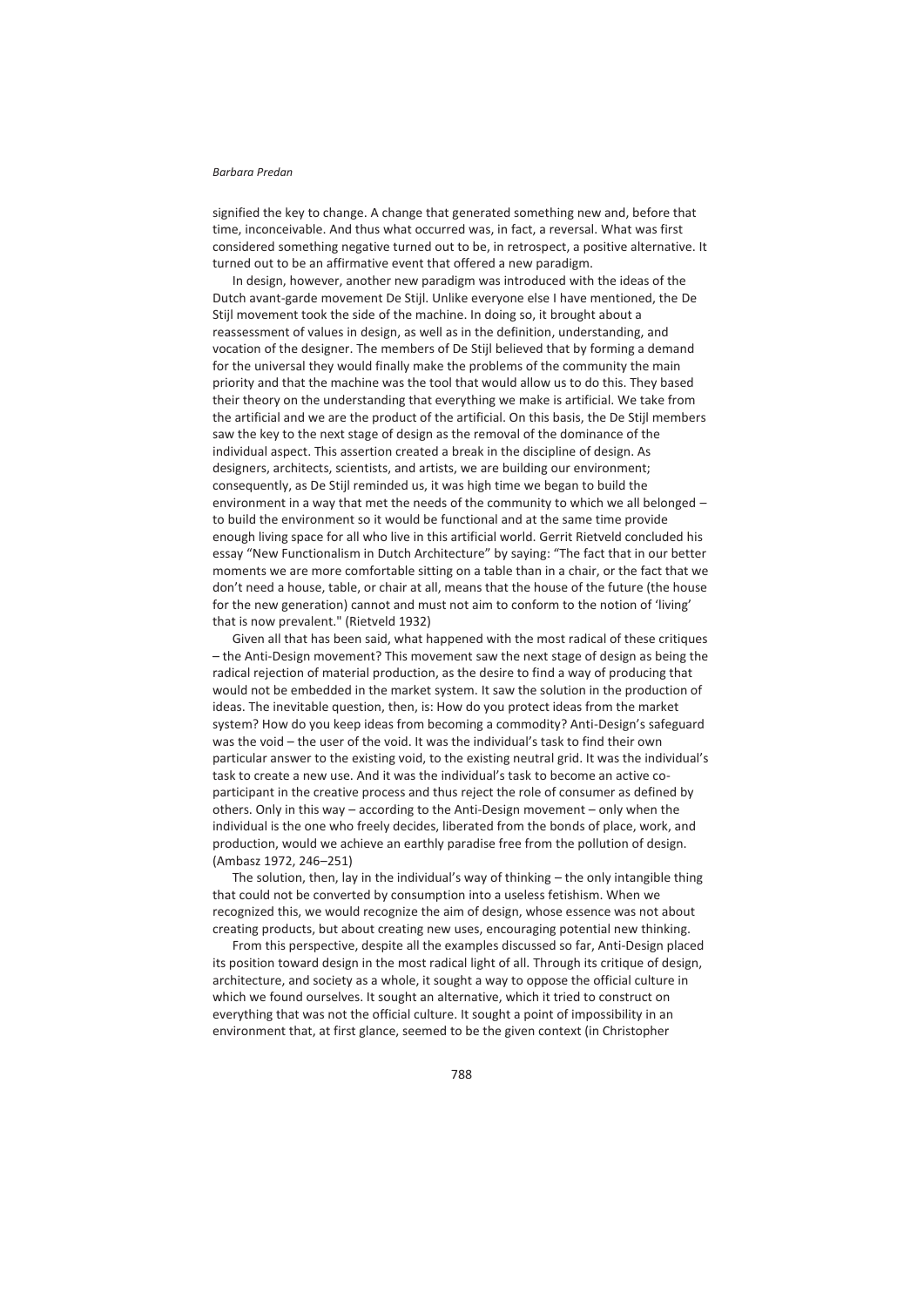Alexander's sense of the term) – in other words, a plane that could not be attained but that had to be understood as well as possible and to which the form we controlled had to be adapted as successfully as possible. Twentieth-century design practice showed us that the environment, too, was simply the result of human labour – a result, in other words, that could be changed, corrected, and redefined. And it was with this goal that the Anti-Design movement entered design. Everything around us was artificially generated, from objects and cities all the way to the relationships between people and the things around them. Indeed, it was this particular relationship – between people and objects, between people and the city – that Anti-Design found to be most problematic. All the established relationships – whether moral, aesthetic, or religious – existed solely to take away our freedom. Under the pretence of cultural progress, they limited us, defined us, and at the same time reduced us to being a *creative* consumer. Thus it was all the more necessary to reduce the established degree of culture. Only a *lower* degree of culture would allow for a different kind of relationship, which, although still artificially created, would (as the Anti-Design movement understood it) be based on neutrality. Such neutralization would create a crisis of values – a crisis in the existing relationships – and from this crisis it would be possible to build a new (neutral) social system. The crisis would create a void, which every individual would be able to fill without any predetermined rules and relationships. For the Anti-Design movement, then, the object of design was the void, which was there to encourage the potential that was already there, with the goal of filling the given void. The Italian theorist, architect, and designer Andrea Branzi wrote: "The theory that the void provided the greatest degree of flexibility and liberty was a sort of *tabula rasa* our generation had made, or was trying to make, of all previous experiences, in an attempt to build a new foundation for design and architecture by putting them to a different, alternative use." (Branzi 1984, 80)

But in order to arrive at this, we had to reject everything that shapes our culture – from objects, architecture, and cities, right down to labour itself. With their rejection of labour, the members of the Anti-Design movement were inevitably speeding ahead. Superfluous human labour would sooner or later be replaced by the machine, which doesn't complain or set demands. The elimination of work seemed self-evident with the knowledge that this was precisely what, at the same time, allowed us to return to the development of the intellect. It allowed us to revive that freedom of thought to which design has been returning ever since Ruskin. It allowed us to reflect on a different notion of "living" – which is what Gerrit Rietveld advised us to do more than fifty years ago.

Even so, by the mid-1970s, the main figures in the Anti-Design movement had gradually resigned themselves to the fact that, in practice, design was obviously incapable of playing the revolutionary role they were advocating. Some of them stopped working in design and architecture altogether, while others continued to practice a purified modernism; a third group, however, in the late 1970s, presented their own unique continuation of the Anti-Design ideology. What they presented was the complete opposite of the modernist doctrine: namely, the postmodernist action known as Memphis. Its impact was most tangible in practice, since Memphis succeeded in shaking the modernist foundations of the design profession. Although Memphis was a well-considered action, the market nevertheless perverted its work, turning it (as Agamben would say) into a fetish, which it exploited for its own profit.

What is more, these postmodernist actions (of which the Anti-Design movement was a part) did not lead to a design rooted in the satisfaction of "pure needs", or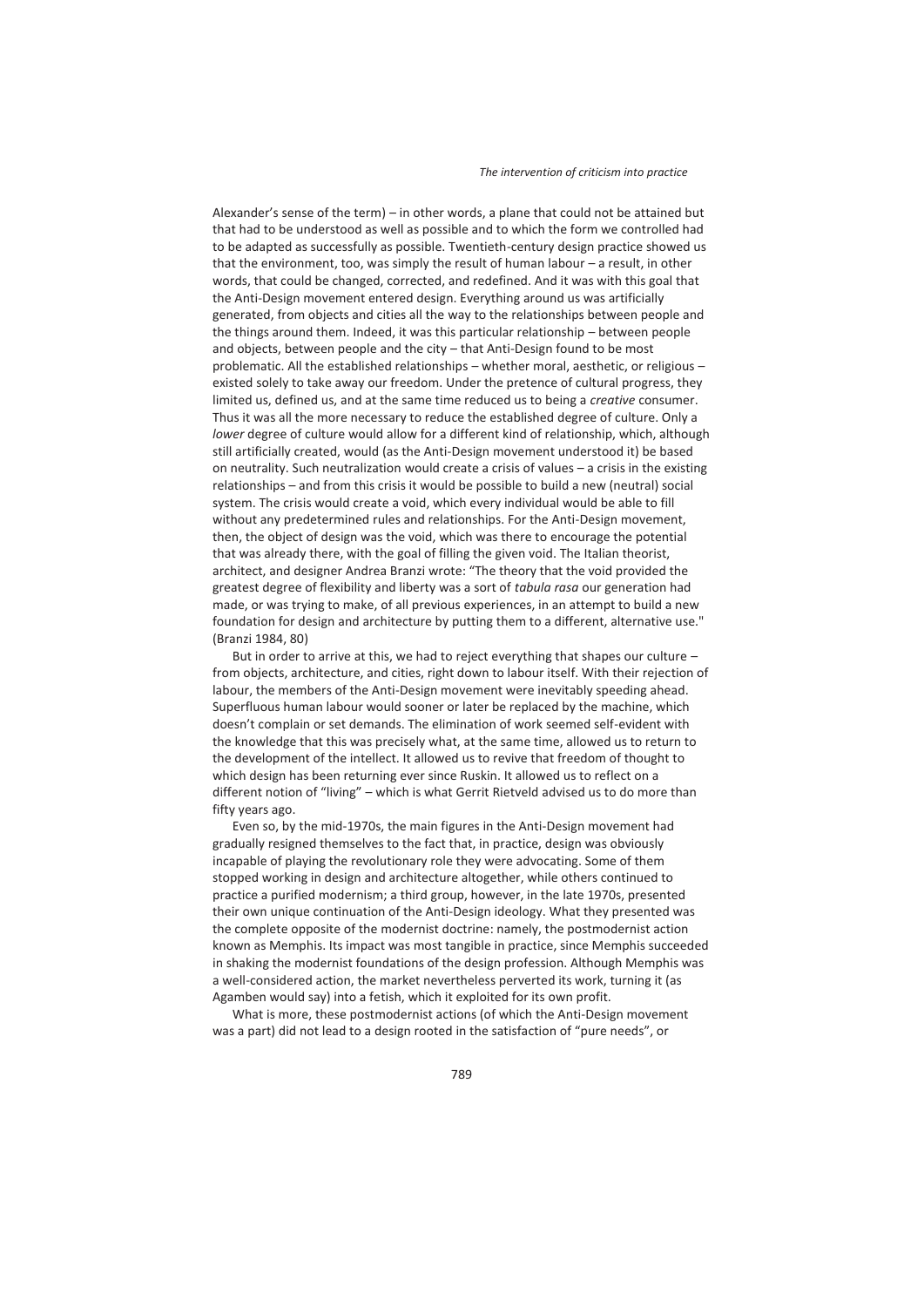better, in the creation of "naked ideas" based on "mere thought" and manifested as a void; what these actions ultimately produced was the designer as author – an author whom capital turns into a status symbol. What happened, in other words, was everything that designers from Morris to Anti-Design had been fighting against in their writings. Design today, even more than in the past, accepts the role as one of the main catalysts of consumption; moreover, design today is openly considered to be the factor that creates that celebrated "added value" in a product. Thus it is designers who create – daily and uncritically – the artificially induced values of objects.

In this perspective, we can more easily understand the resignation expressed by the, in fact, still-working Italian industrial design Enzo Mari. In a lecture at Studio ArtAvangarde in Belgrade in the late 1980s, Mari acknowledged: "The utopia of industrial design has lost the battle. […] It lost the battle because it tried to realize utopia by means of the system of commerce. […] Just like other people, we too work on an assembly line. There is no other alternative." (Denegri 1990, 191–192)

But why, indeed, should we get tangled up in Anti-Design's "mere thought"? Why does their proposal sound too radical, too unrealistic for both the profession and the public? What happens is that designers and the public collide head-on with the difficulty of comprehending how a thought, an idea, can be something that actually exists. From the perspective of both the profession and the public, what is missing is the act, the processing, the execution of the idea as something real. Mere thinking remains something that is completely intangible and unfinished. Anti-Design's idea that the proffered void can be filled only by the individual collides with the entrenched understanding (by the profession and the public) that, if we design, then we are also making, creating, drawing up blueprints. In short, we are, in practice, producing the evidence of our own thought. The proffered void, the tabula rasa, is the polar opposite of what design was and still is, from the first whetstone to Ford's assembly line. The meaning of design lies in its materialization, its production. The result of the designer's thought has always been expressed in a form: the drawing, the blueprint, the product, the service – in that is something real and tangible. But, as the proponents of Anti-Design tell us very clearly, every object we produce, no matter how indispensable, is immediately absorbed in the cycle of consumption. Or as William Morris described this process as early as 1885, the logic of the market ("the profit-grinding system") means that we all participate in the production of waste, in the production of things that are completely unnecessary and in many cases unusable, and such labour, therefore, "is wasted on all hands". (Morris 1885) The question, therefore, is still relevant today: How do we design and at the same time remain outside the cycle of consumption? And even more crucially, of course: Can design that remains outside this cycle still be understood as design? Is this that point of impossibility we have been looking for?

This brings us back to the two questions from the introduction: In an age when everything seems possible, how can we find the point of impossibility? And, what in design is impossible?

The answer now seems plain as day; it has been hounding us from the start. The impossible thing for design is to escape its entrenchment (imprisonment) in the system of production. Industrialization created the basis for the professionalization of the discipline and subjugated it with the help of the market system. Industry and the market have together defined the position of the design profession. If design is not entrenched in a market production system (whether small-business or industrial), it seems we cannot even begin to speak of the discipline of design. As the Anti-Design movement tried to tell us, it doesn't have to be like this. While their proposal for the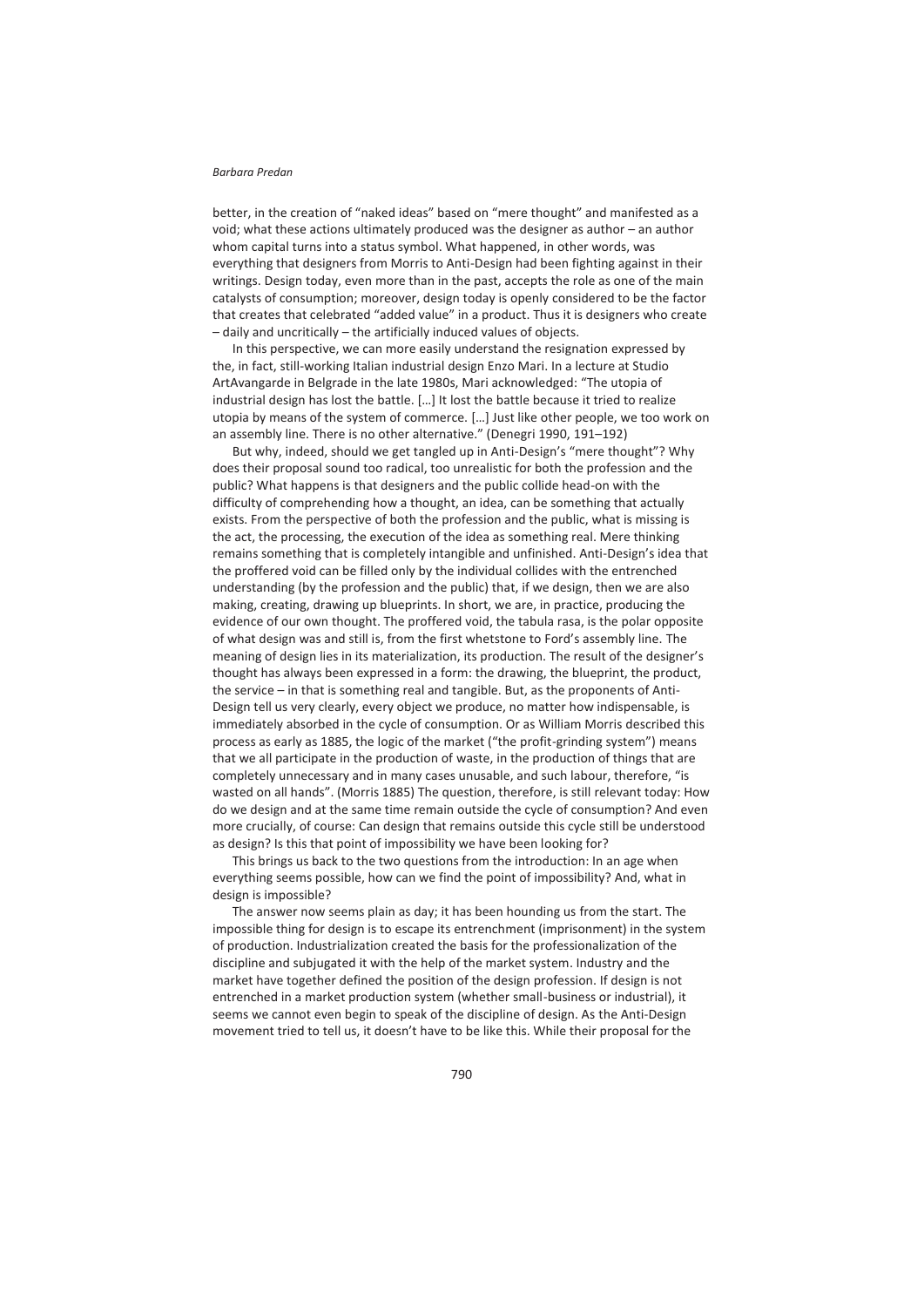elimination of cities, labour, production, and objects may sound too radical in practice, it also offers us an alternative that pushes us toward a new critique of the system – a new upheaval in our thinking about design – a design divorced from material realization. If we move away from the market production system, it may indeed be true that we cannot speak about the discipline as we know it today, but this does not mean we cannot speak about a design that sets this demand. But how, then, can we practice – how can we think about – a design that exists outside the system. How do we respond to this demand?

According to the Slovene philosopher Jelica Šumič Riha, we must distinguish between "two structurally different demands: *the demand* '*to have*' and *the demand*  '*to be*'"*.* In the demand "to have", we express our lack, and at the same time we address our demand to the Other as a whole. The demand "to be", however, "requires of the Other nothing that the Other would have and so could give us, nothing that would fall under the category of having, but only the fact that you are, that you exist; it demands a space where you can be, where you can exist". (Šumič Riha 2007, 90) If in the case of design the demand is "to have", then we must ask: To whom is this demand addressed? Who, for design, is the Other as a whole? Is it the market production system? This system will survive without design without any serious damage. Still, designers like hearing mantras such as: "Only one company can be the cheapest. All the others must use design." (Fitch 1998) The Croatian theorist Goroslav Keller, meanwhile, presents the other extreme, asking in his essay "Design for Export": "Can you imagine all the designers in the world going on strike for an indefinite period? How would you tell? And who would be hurt by it? (Cynics even wonder if this might not be good for society.)" (Keller 1976, 132–134) The successful sales of many poorly designed products speak in favour of Keller's statement. But if the market production system is not the Other we seek, then we must ask whether this Other might not be designers themselves, i.e. the design profession. Following Šumič Riha's argument, this is impossible, since "there is no demand that would not include an Other", even if this Other is, in fact, non-existent. (Šumič Riha 2007, 91) But the non-existent Other is typical of the present age. As Šumič Riha goes on to say: "The politics of emancipation in the era of the non-existent Other faces the task of converting the structural impossibility of the closure of capitalist discourse into a condition for the possibility of the productional new, a condition for the possibility of inventing a new social order." (94) Here she adds that, if you want to realize the impossible, it is not enough to simply make a statement while discovering that circumstances preclude the impossible. Rather, it is necessary "also to invent, to literally produce, create, the means for 'processing' this impossible". (95)

How do we apply this idea to design? How do we begin the impossible? How do we separate design from the existing system of industrialization so we can address our demand to the non-existent Other? Perhaps the answer is to stop worrying about the demand "to have" and focus on the demand "to be". Here the role of the Other, although impossible to avoid, is marginalized. The aim of the struggle also changes: with the demand "to be", what we demand is a space for existence. But here we at once encounter a problem: Does our demand for existence mean that in fact we are saying that, as an independent discipline, we do not exist? For most design theorists and practitioners there is probably no more heretical statement than the answer that now presents itself. Namely, the problem of design is that it does not exist as an independent discipline because it does not have its own space outside the system of production.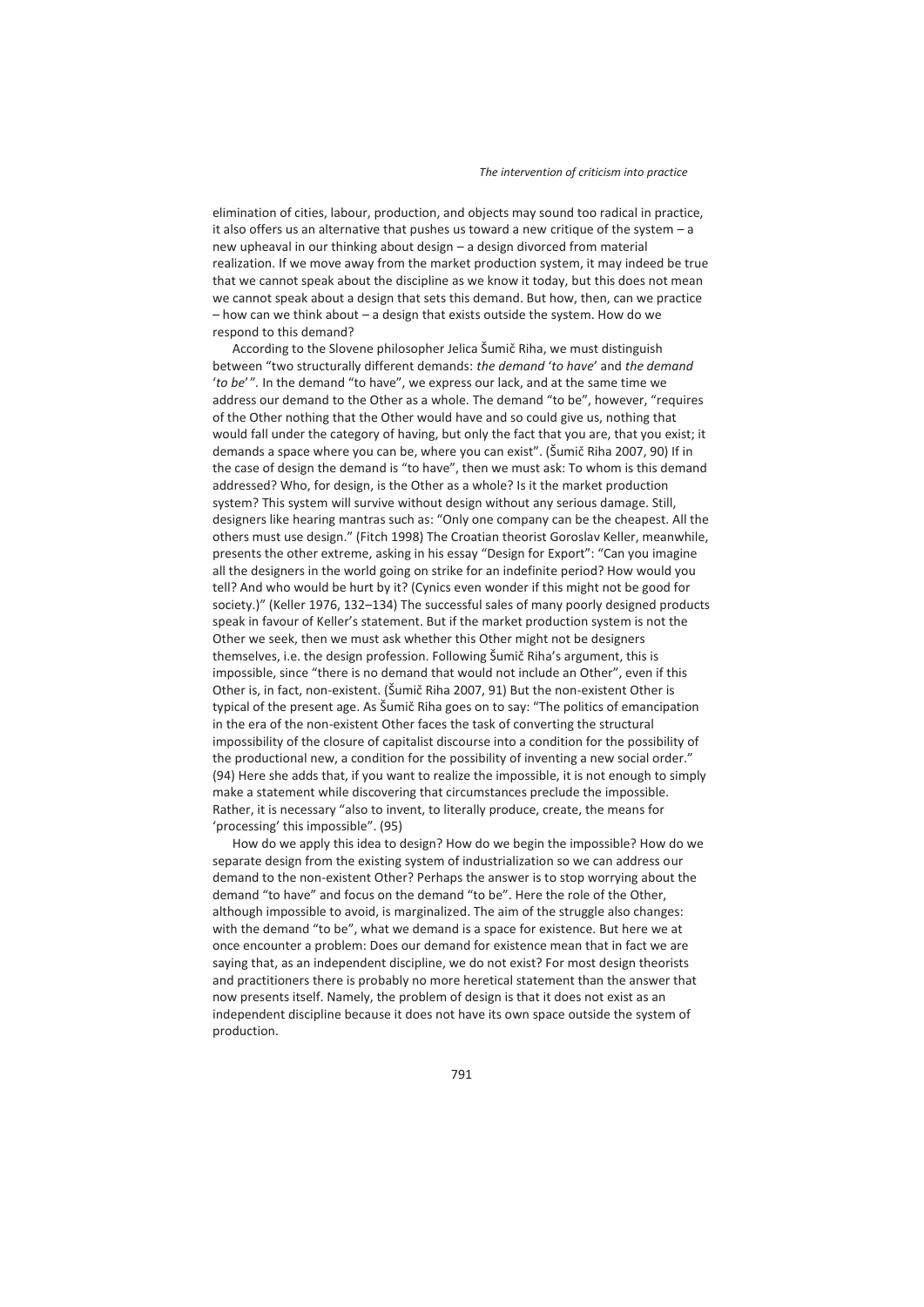By stating this, however, we are in fact repeating the question posed by both Morris and the Anti-Design movement: How should design operate on the plane of the market? And transferring this onto the plane of our reflection: What would happen to design if the market (whether free or regulated by the state) did not exist? Would it find itself in the world of *Mad Max*? Or would it perhaps move toward the possibility of discovering a solution to the problem just posed: namely, *that design does not exist as an independent discipline because it does not have its own space outside the system of production*?

To help us more easily come to terms with this preposterous suggestion, we might turn to the theory of the "ignorant schoolmaster". As the French philosopher Jacques Rancière writes, we have two methods to choose from: the old method and the method of emancipation. (Rancière 1991, 18) In the old method, the schoolmaster tells us what we have to learn and how we have to understand it. Thus, some other person selects for us the things we are supposed to know, which we then master and, on the basis of what we have mastered, we appear to make progress. Our knowledge remains fragmentary, since we are always in the grip of somebody else who guides us, measuring out for us, dose by dose, the knowledge we still have to master. Once we have learned the measured dose of knowledge, we reach the stage when it can easily be forgotten. For in the old method, we forget in order not to burden our memory with things we don't need. And, according to Rancière, this is where we find "the genius of the explicators: they attach the creature they have rendered inferior with the strongest chains in the land of stultification – the child's consciousness of his own superiority." (22) This is the comfortable position of immaturity: the beaten path is much *easier* to walk, especially under someone else's guidance.

In the method of emancipation, we relate what we learn to everything else: "The student must see everything for himself, compare and compare, and always respond to a three-part question: What do you see? What do you think about it? What do you make of it? And so on, to infinity." (23)

Why do I find Rancière's universal doctrine an interesting basis for design? At present, design is completely entrenched in the old method. The production system and capital make our selections for us, taking on the role of schoolmaster, of the explicator. They measure out for us fragments of knowledge, while the whole, because of its apparent complexity, remains divided between numerous specialists, who each take care of their own little territories. Capital is similarly unequalled when it comes to convincing specialists that they are an irreplaceable, crucial element in the whole; consequently, every element in the system accepts the given situation without any major doubts (or even any sense of resignation). What is more, the system creates various apparent possibilities solely in order to satisfy our need for a choice and provide us with a false sense of authorship. It perverts creative decisions into a situation where we constantly choose among numerous possibilities that only appear to be different from one another. No matter what we choose, it will always be the same; no matter what we choose, the schoolmaster will always be right. The bonds the system creates handicap the potential of the discipline, inasmuch as the system adapts the greater part of design services to fit its own image. In fact, anything *inconsistent*, anything *disconcerting*, is adjusted to the world of the market from the start or integrated into it later (as a new trend).

The method of emancipation, by contrast, makes it possible for us to think about an alternative – an alternative in the discipline of design. To think about a design that will, as an independent discipline, satisfy the demand to be outside the market production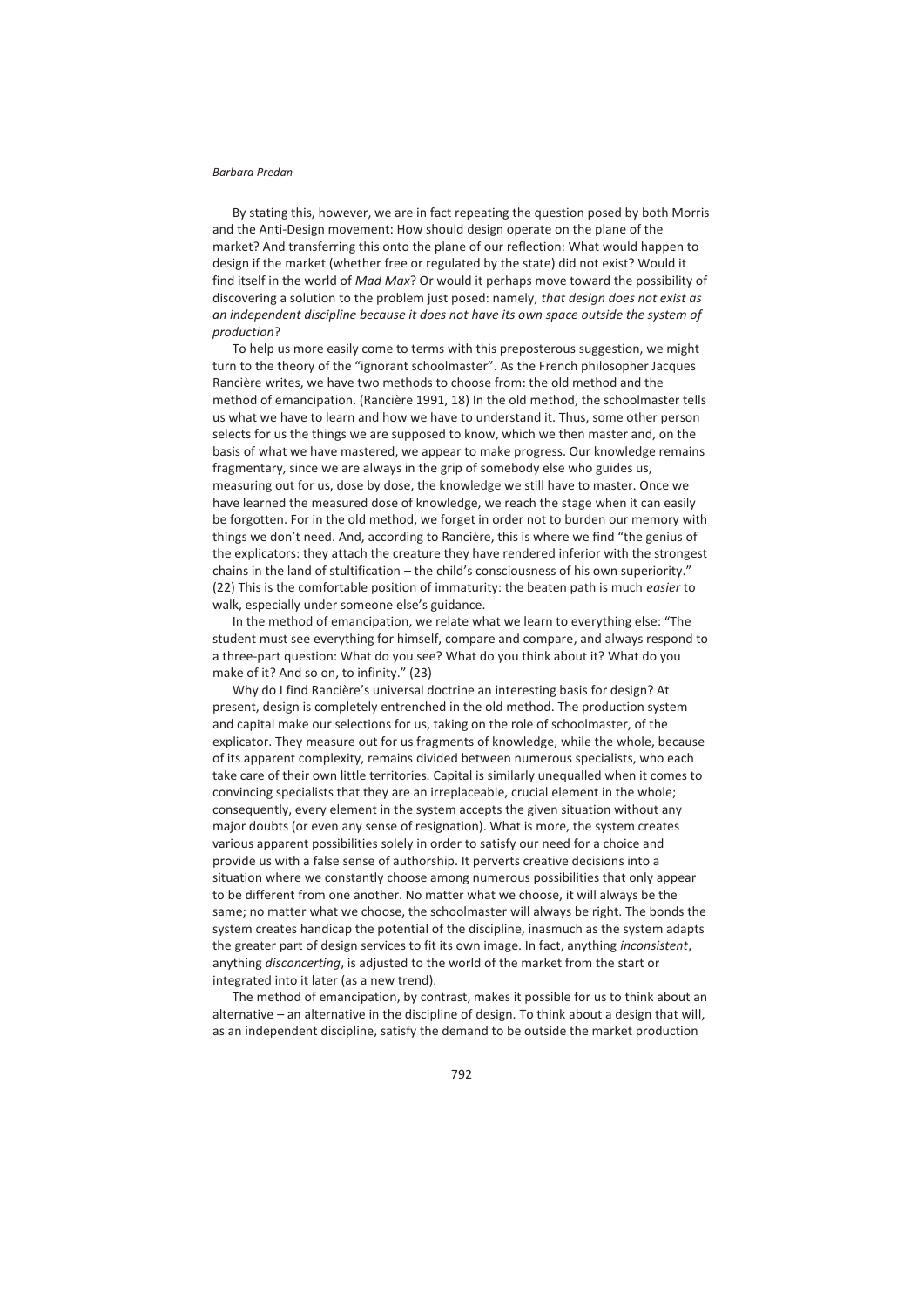system – a design that will bring us back to recognizing the potential the discipline possesses. This is not, indeed, a question of whether we as a discipline *can* do this, but whether we as a discipline *will* do this. Ruskin, in fact, reminds us of this, when, in the introductory to *Seven Lamps of Architecture*, he relays the words of the artist William Mulready: "Know what you have to do, and do it." (Ruskin 1880, 1) If one of the designer's tasks is to "discover and assess" reality (as ICSID's definition of design puts it), then we must ask ourselves: Do we even see the reality in which design is entrenched? After all, in order to assess reality, we must first be able to see. To see what exists. In the case of design, what the designer sees is a certain discrepancy, a certain discomfort, a certain problem. All of which pushes us toward reflection. And only then, on the basis of both steps – to see something and to think about what is seen – do we come to the third part of Rancière's question: the step that enables us to make a decision. Or to put it another way, with the knowledge we possess, every individual is aware that they have the potential to do something or not to do something. Thus, each of us is faced, again and again, by the question: What will you do?

> *Acknowledgements: My thanks go to Profs. Jelica Šumič Riha and Jonathan M. Woodham. The English translation is by Rawley Grau. This essay is a shortened version of my doctoral thesis, "Criticism in design: the search for the conditions for a new politics of design emancipation" (2012).*

## **References**

- Agamben, Giorgio. 1999. *Potentialities: Collected essays in philosophy*. Edited by Daniel Heller-Roazen. Stanford: Stanford University Press.
- Ambasz, Emilio, ed. 1972. *Italy: The new domestic landscape: Achievements and problems of Italian design*. New York and Florence: The Museum of Modern Art in Centro Di.
- Branzi, Andrea. 1984. *The hot house. Italian New Wave design*. London: Thames and Hudson.

Denegri, Jerko. 1990. "Dvomi sodobnega oblikovalca: med zavračanjem in povezovanjem. Enzo Mari v beograjskem Studiu ArtAvangarde" [The doubts of a contemporary designer: between rejection and connection: Enzo Mari at Belgrade's Studio Artavangarde]. *Sinteza* (Ljubljana), no. 83–86.

Fitch, Rodney. 1998. *Insights*. London: Design Council.

Foucault, Michel. 1984. "What is enlightenment?"

http://foucault.info/documents/whatIsEnlightenment/foucault.whatIsEnlightenmen t.en.html (accessed March 2012).

- Jameson, Fredric. 1991. *Postmodernism, or, The cultural logic of late capitalism*. Durham: Duke University Press.
- Kant, Immanuel. 1784. "An answer to the question: What is enlightenment?" (1784). In *Groundwork for the metaphysics of morals*. Edited by Lara Denis, translated by Thomas K. Abbott with revisions by Lara Denis. Peterborough, Ontario: Broadview Press, 2005.
- Keller, Goroslav. 1976. "Oblikovanje za izvoz" [Design for export]. *Sinteza* (Ljubljana), no. 36–37.